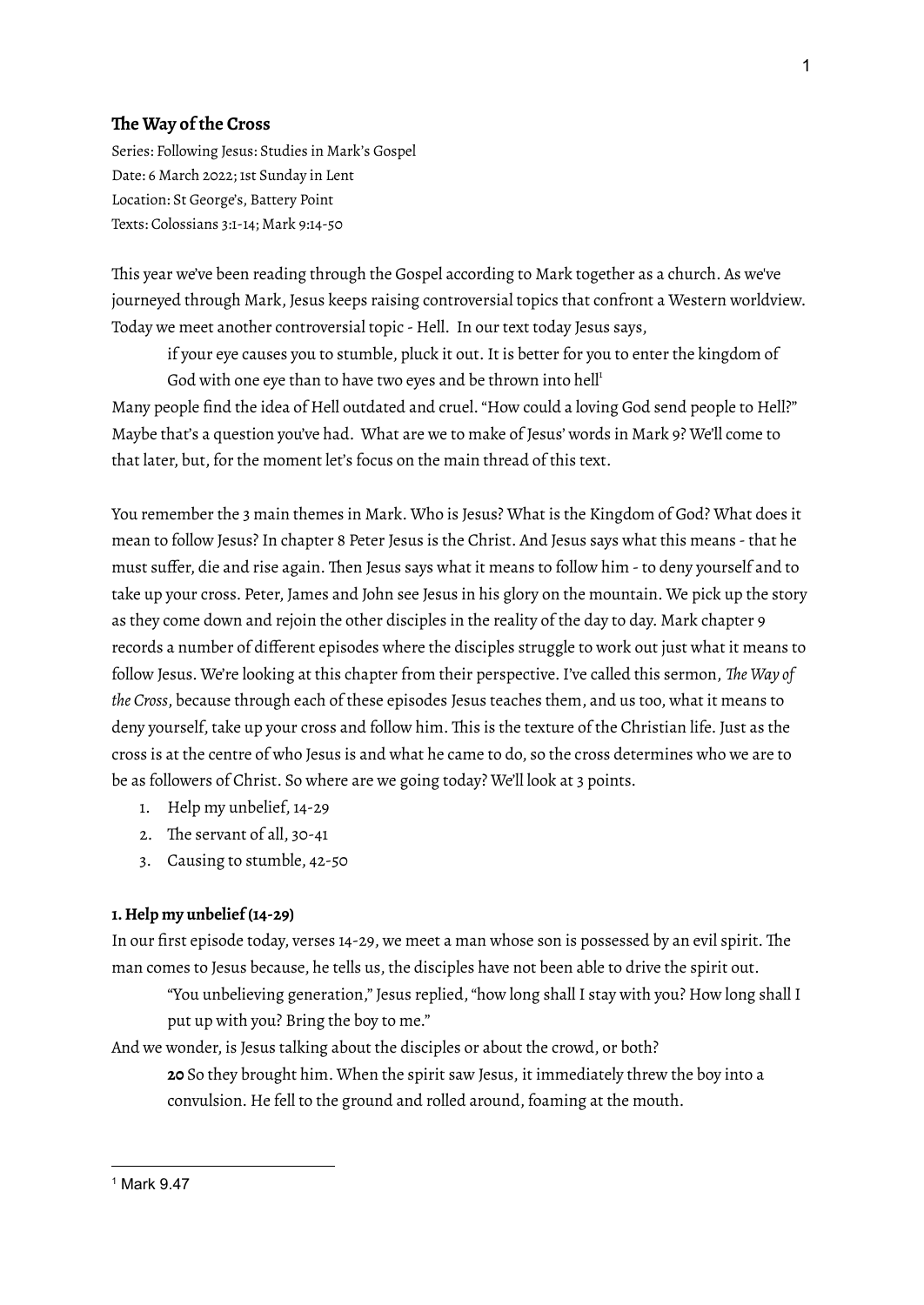In desperation, or is it hoping against hope the father says to Jesus,"If you can do anything, take pity on us and help us."

"If you can'?" said Jesus. "Everything is possible for one who believes."

**24** Immediately the boy's father exclaimed, "I do believe; help me overcome my unbelief!" Just as an aside,I love this honesty from this dad. The Greek is more succinct: "I believe; help my unbelief!" It's one of the most honest prayers in the Bible. It's so often where we find ourselves. We'd love to believe. Jesus, God in the flesh. Forgiveness of sins, even mine. A kingdom of true justice and peace. Life eternal. Seeing God, face to face. And yet, it's just, well, so difficult to believe. Could it be true? How could it be true? In a superb essay on faith, Pope Benedict argues that "There is no escape from the dilemma of being [human]."<sup>2</sup> Just as the believer's temptation is doubt, so the doubter's temptation is belief. Is that you? Wanting to believe, but not sure you can? Stuck in the mess of life? Why not join this man in his prayer."I believe. Help my unbelief!" Just as Jesus heard his prayer, he will hear yours.

Back to the story. Jesus commands the demon to go. With a shriek it leaves, and Jesus lifts the boy up, and gives him back to his father, as if back from the dead. But now we come to the disciples. Earlier Jesus asked them,"What are you arguing with [the crowd] about?" And now we learn the answer.

**28** After Jesus had gone indoors, his disciples asked him privately,"Why couldn't we drive it out?" **29** He replied,"This kind can come out only by prayer."

It's that they couldn't drive the demon out. The disciples are shocked. Back in chapter 6 he had sent them out and they had driven out many demons. Why can't they do it this time? And we wonder about Jesus' answer. Of course they can only come out by prayer! What else can we do in that situation?! At this point I'm reminded that faith, belief and trust are all the same word in Greek. Was it that the disciples were trying to drive the demon out in their own strength, rather than trusting in Jesus? Were they resting on their past success, thinking it was by their authority, and not his? Was it not just the man, but they also who needed help with unbelief?

Isn't this a temptation for us too as followers of Christ? To rest on our past experience, our past success, and to not trust Jesus? To think it is because of my power, my strength, my ability? It is the temptation to forget God. The temptation of unbelief. We would be fools to think we could drive out demons apart from prayer, and earnest prayer at that! But that only serves to highlight the point. The man's prayer is always a prayer for followers of Christ, "I believe; help my unbelief." Help me not rely on myself, but to deny myself and trust in you Jesus. This is the way of the cross.

## **2.The Servant of all (30-41)**

Jesus retreats from the crowds to teach his disciples. And what does he teach them? "The Son of Man is going to be delivered into the hands of men. They will kill him, and after three days he will rise."

<sup>2</sup> Joseph Cardinal Ratzinger, *Introduction to Christianity*, Ignatius, 2004: 45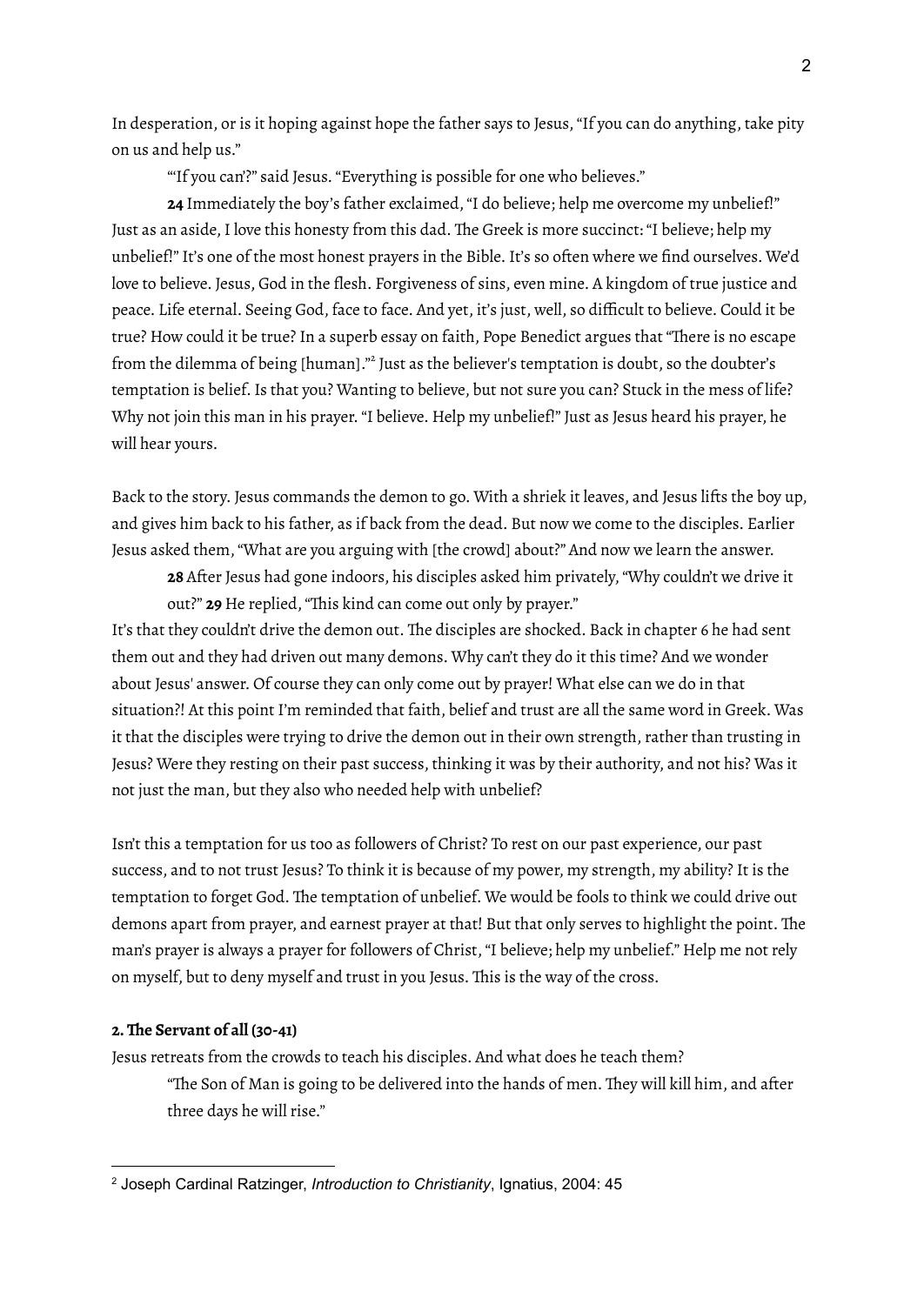It's the second time he's told them, but again, they don't understand, and Mark says, they,"were afraid to ask him about it." They come back to Jesus' home base in Galilee, Peter's house in Capernaum, which, incidentally, you can still see there. Jesus asks them an awkward question."What were you arguing about on the road?" They were arguing with the crowd, now with each other, but they're all a little sheepish.

**34** But they kept quiet because on the way they had argued about who was the greatest. We can imagine Peter telling Mark this story, saying, "Yep. That was really awkward."

Jesus has just told them that as the Son of Man, he is going to suffer and die. The Son of Man is how Jesus refers to himself. It's taken from Daniel 7, where God gives this figure all power and authority and his kingdom will have no end. The disciples are focussed on the power and glory. They want to be up there as the greatest, just under Jesus on the throne. They don't understand the upside down nature of Jesus' kingdom. So,

**35** Sitting down, Jesus called the Twelve and said, "Anyone who wants to be first must be the very last, and the servant of all."

Jesus' power and glory as the Son of Man, are in fact seen in the weakness and humiliation of the cross. And to be a disciple means to deny yourself, take up your cross and follow Jesus. That means it's not about being the greatest.It's about being the last.It's about being the servant of all, because of course Jesus himself came, not to be served, but to serve.

To drive the point home, Jesus takes a child. Then as now, children are not the great and powerful and important. But not so in God's eyes. Jesus puts the child in the centre, takes the child in his arms and says,

Whoever welcomes one of these little children in my name welcomes me; and whoever welcomes me does not welcome me but the one who sent me."

What an incredible affirmation of children! To welcome a child in Jesus' name is to welcome Jesus and God himself. This is why we have Kids Church. This is why we love having kids at church, because God loves them. But for the disciples the point is this - just because they're following Jesus doesn't make them important and great. Jesus identifies himself with children. Are we looking to serve them and in doing so serve Christ himself?

The disciples still don't get it. Perhaps stung by their recent failure John asks Jesus,

"Teacher," said John,"we saw someone driving out demons in your name and we told him to stop, because he was not one of us."

The Greek for this sentence literally reads,"we told him to stop, because he was not *following us.*" Wait a second. Shouldn't John have said,"because he wasn't following *you Jesus"*? That subtle shift exposes what is really going on in his heart, and maybe the others too. They are Jesus' inner circle. Who are these outsiders? What right do they have to drive out demons? It's just a variation on their argument about who is the greatest. They're more concerned about defending their patch than Jesus and his kingdom. They've missed the bigger picture. People being freed from Satan's power!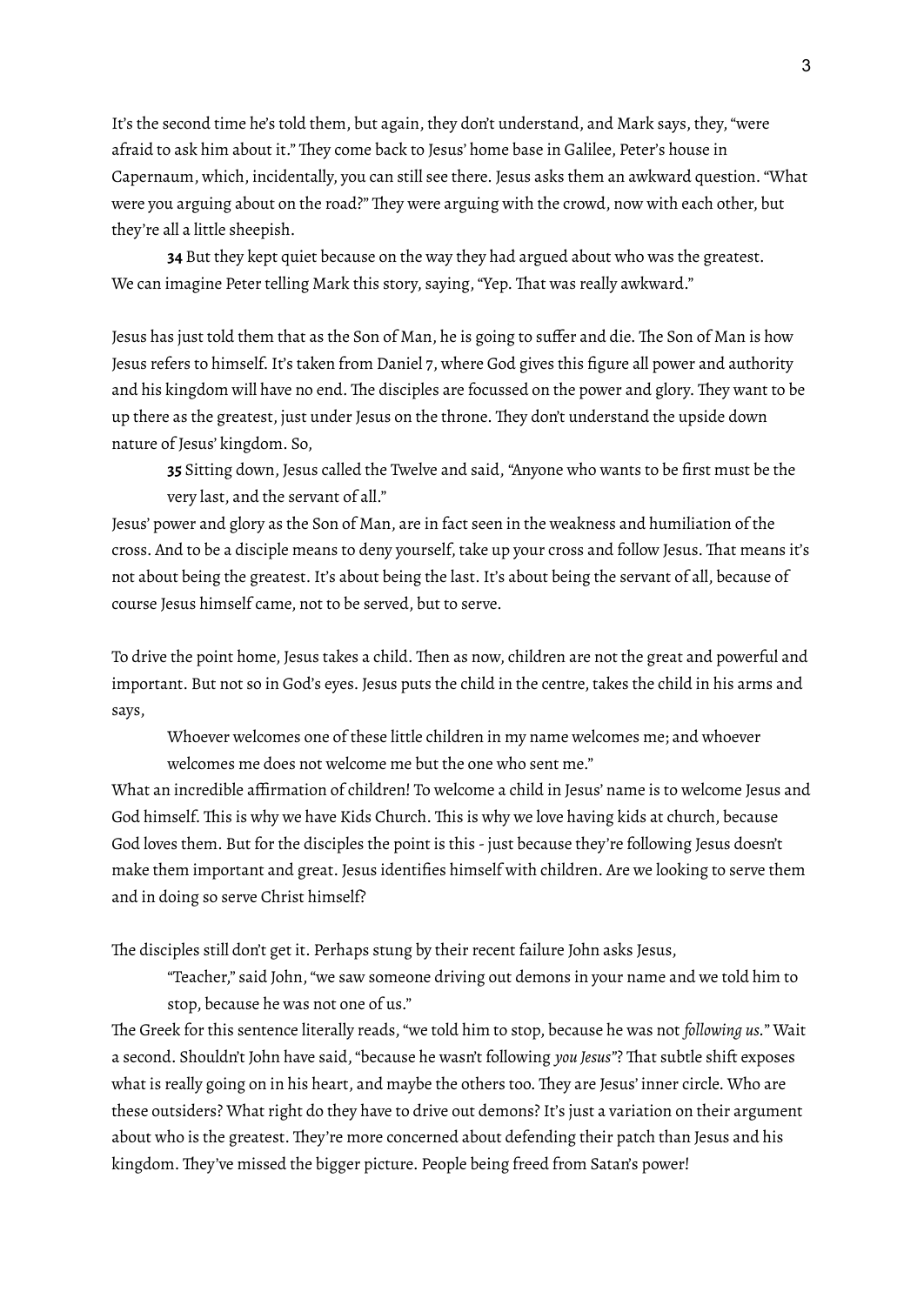"Do not stop him," Jesus said."For no one who does a miracle in my name can in the next moment say anything bad about me, **40** for whoever is not against us is for us.

The way of the cross is not about defending our little tribes as Christians or being in the inner circle. It's about the kingdom of God breaking in. If people do good in Jesus' name, then chances are they are honouring him. The disciples and us too are tempted by pride, and its shadow, insecurity. We try and achieve status, we're anxious to be recognised, to be close to power. The way of the cross is to deny yourself. It's not about being the greatest. It's about being a servant. It's about following Jesus, the servant of all. It's about welcoming the least, and finding that we ourselves are welcomed.

The way of the cross means trusting in Jesus, not yourself. The way of the cross means not being the greatest, but being the servant. And the way of the cross means a concern for others and for your own self. That brings us to point 3.

## **3.Causing to stumble (42-50)**

In these verses Jesus confronts us with the destruction self centredness brings. Let's take each point in turn. Just as Jesus had taken a child in his arms to welcome them, now he issues a stern warning.

"If anyone causes one of these little ones—those who believe in me—to stumble, it would be better for them if a large millstone were hung around their neck and they were thrown into the sea. (42)

These are perhaps the strongest words Jesus utters in all the Gospels.I am so conscious of this verse when I consider the church's failures. Actually it's not just the church, every institution in our society with children under its care has been shown to have failed to protect children from abusers. I'm so thankful for the Royal Commission and the changes it has brought in safeguarding children and vulnerable people across our society.I'm thankful for the Safe Church training and protocols that we have in the Anglican church in Tasmania because we want to do all we can to protect children and vulnerable people.It has been a privilege to meet with people who have experienced trauma to try and help them experience the love and grace of God. I've wept with and for them. And I feel deep anger over what they have suffered. Jesus' words here are a reminder of just how much God values children, and just how concerned he is for their safety.In this life justice is so often not done, and what justice we do see is sadly imperfect. Jesus' words are a promise that one day perfect justice will be done. God will hold to account people who harm little ones.

But Jesus also has a warning for each of us against harming our own souls.

If your hand causes you to stumble, cut it off. It is better for you to enter life maimed than with two hands to go into hell, where the fire never goes out. 45 And if your foot causes you to stumble, cut it off. It is better for you to enter life crippled than to have two feet and be thrown into hell. 47 And if your eye causes you to stumble, pluck it out. It is better for you to enter the kingdom of God with one eye than to have two eyes and be thrown into hell, 48 where *"'the wormsthateat them do not die, and the fireis not quenched.'*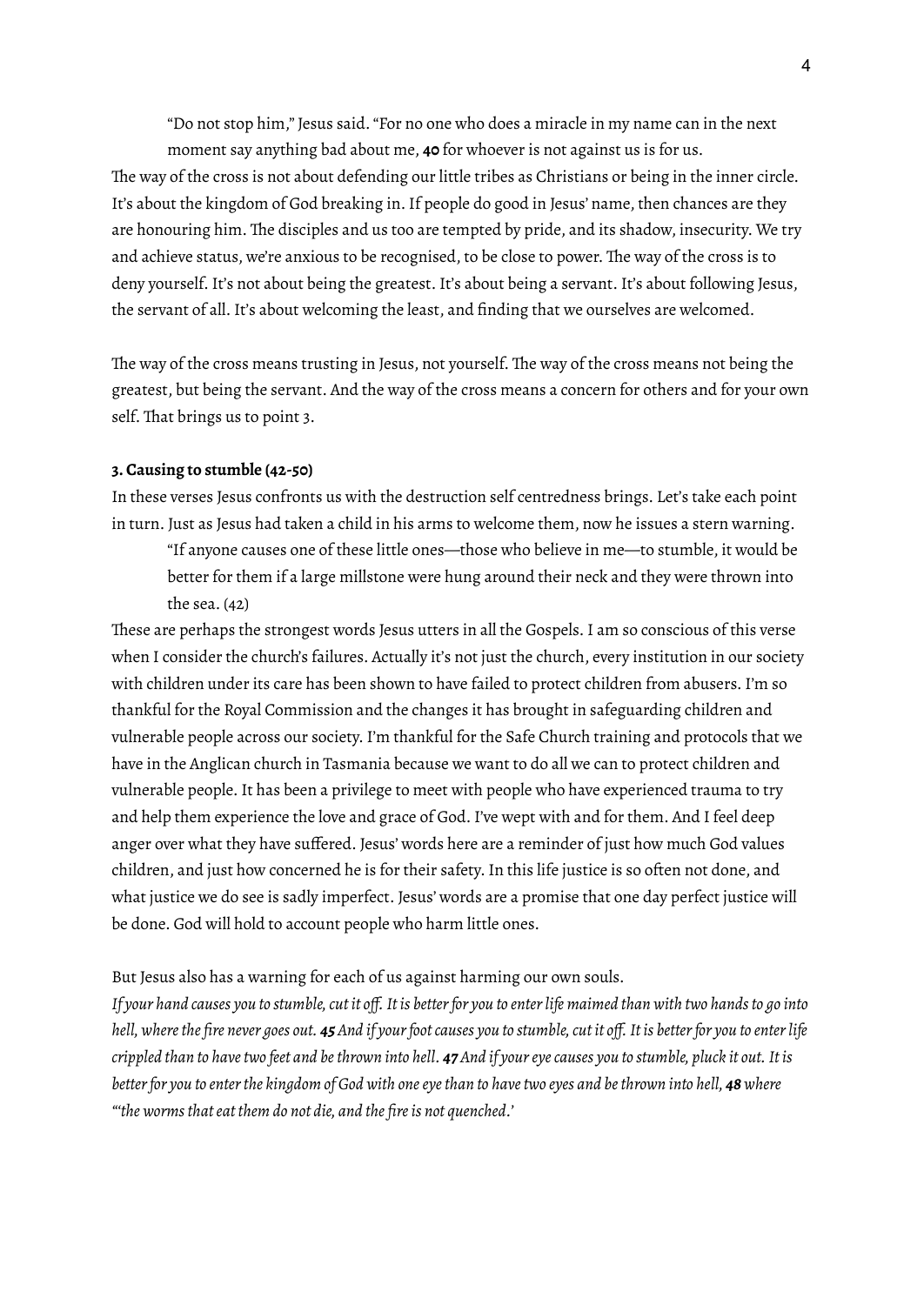At last we come to Jesus' teaching on Hell. What are we to make of this? First, it should be abundantly clear from what we have just seen, that hell is not an arbitrary punishment by a capricious God. No, hell is about the justice of God. It is the consequence of God's righteous anger against those who would harm the creation that he loves. It is his just punishment for such wickedness. This is something that we in Western culture find hard to grasp. The idea that there is an objective moral standard to which we will be held accountable cuts across our idol of freedom. We want justice for those wicked people, but not for me. It's all too easy to justify ourselves by saying "Thank God I'm not like them."

Aleksandr Solzhenitsyn, the Nobel Prize winning Russian novelist, once wrote,

If only it were all so simple! If only there were evil people somewhere insidiously committing evil deeds, and it were necessary only to separate them from the rest of us and destroy them. But the line dividing good and evil cuts *through the heart ofevery human being. And who is willing to destroy a piece of his own heart?* Jesus says, we cannot be too careful with our own souls. There are things in our hearts that turn us away from God and towards death and nothingness. For that is what Hell is, to be cut off from the source of life and to be left to disintegrate in the mess of our own self absorption. Left unchecked they will fester and grow and destroy us and the world around us. Radical surgery is needed.

God offers us life in Jesus' name. But that invitation is also a call to leave the prison of our own selfishness.In this life we always feel the pull away from God and back to nothingness and death. We have to consciously choose life over death, to deny ourselves and follow Christ over trying to gain the whole world. Our reading from Colossians puts it like this.

**5** Put to death, therefore, whatever belongs to your earthly nature: sexual immorality, impurity, lust, evil desires and greed, which is idolatry.

Put to death. It's strong language. No less strong are Jesus' words.

If your hand causes you to stumble, cut it off. It is better for you to enter life maimed than with two hands to go into hell.

Jesus overstates things to make the point. Do all you can to avoid falling for temptation. Practically what does this mean? First, know your weaknesses. Don't put yourself in places where you know you'll be tempted and you won't be able to resist. Take steps to safeguard your heart. For example, if porn is a problem for you, install accountability software on all your computers and devices. Second, replace your temptations with godly pursuits. It's not so much about trying not to sin, as seeking to grow in the new life that God has called you to in Jesus. As Paul writes,

Therefore, as God's chosen people, holy and dearly loved, clothe yourselves with compassion, kindness, humility, gentleness and patience.

Just as we do all we can to protect and care for the vulnerable, so we need to do all we can to protect and care for our own hearts.

The way of the cross means trusting in Christ and not ourselves. "I believe. Lord, help my unbelief." The way of the cross means not seeking power or position, but being the servant, even as Christ himself came to serve you and me. The way of the cross means not causing others or ourselves to